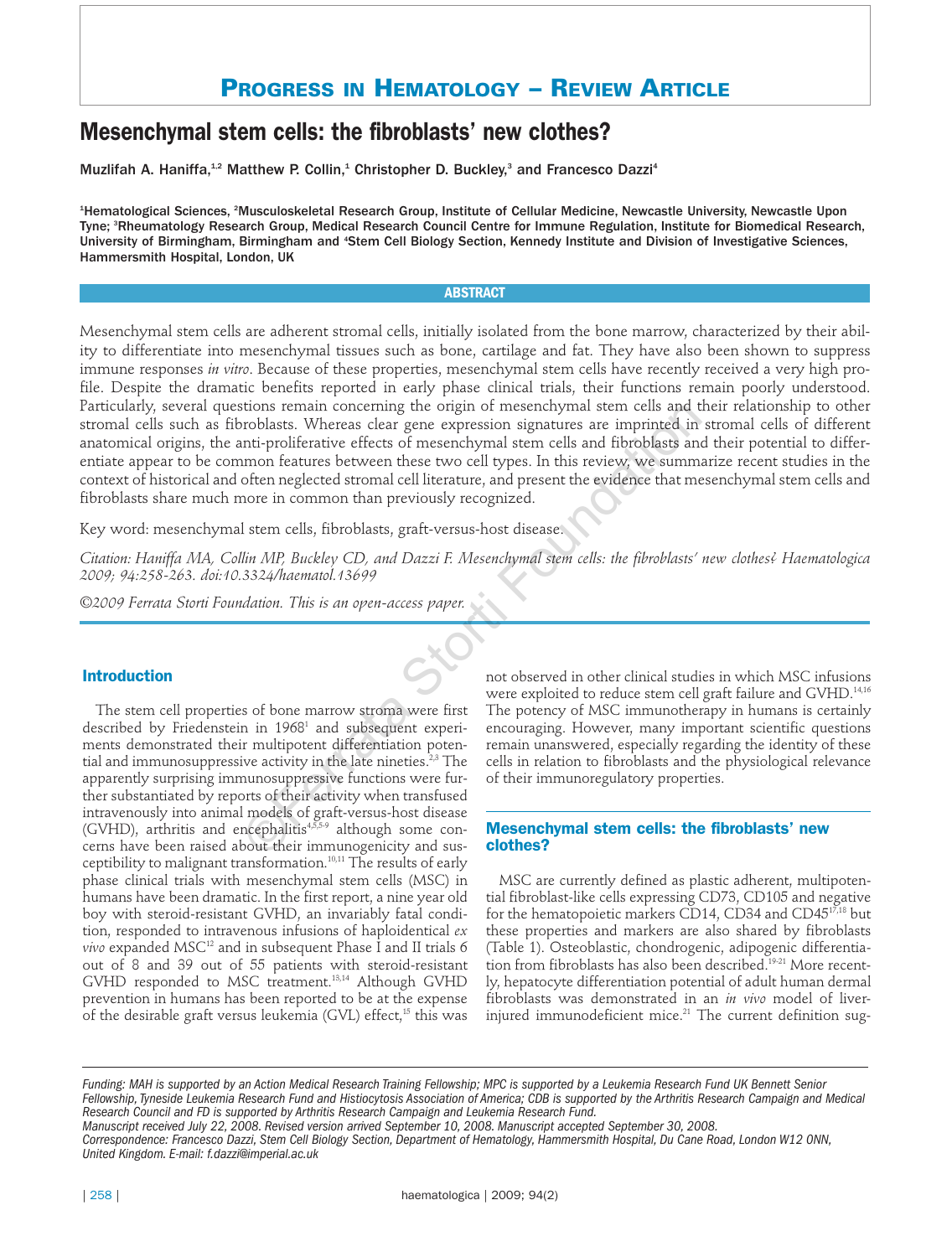

Figure 1. Stromal cells modulate diverse biological processes. Stromal cells are actively involved in all of the above processes although subsets with specialized functions within the heterogeneous site-specific population remain to be defined

gested by the International Society of Cellular Therapy (ISCT) is thus incapable of distinguishing MSC from generic fibroblasts.17,18 More recent studies have involved markers such as SSEA-1, SSEA-4 and GD2.<sup>22-24</sup> These studies have established a hierarchy of mesenchymal differentiation and appear encouraging. Despite these limitations, there has been widespread speculation that MSC constitute a unique cell type distinct from fibroblasts.<sup>25</sup>

There is also a wealth of historical data on the immunosuppressive properties of fibroblasts. In fact, it had been comprehensively demonstrated some ten years earlier that fibroblasts from various tissue sites inhibit mitogen and allo-antigen stimulated T-cell proliferation<sup>26-29</sup> and IFNγ production<sup>30</sup> in exactly the same vein as more recent reports using MSC.<sup>3,31,32</sup>

MSC-mediated immunomodulation is promoted by close contact but ultimately mediated by a number of soluble factors including hepatocyte growth factor-1 (HGF-1), transforming growth factor-β (TGF-β), indoleamine 2,3-dioxygenase (IDO), prostaglandin-E2 (PGE2) nitric oxide and insulin-like growth factor (IGF) binding proteins.20,33-38 Similarly, PGE2 and IDO have also been implicated in fibroblast-mediated T-cell suppression.<sup>20,26,27</sup> Furthermore, both MSC and fibroblast suppressive effects are enhanced in the presence of inflammatory cytokines such as IFN $\gamma$  and  $\text{TNF}\alpha$ . $^{27,28,30\text{-}39}$ Pre-treatment of human fibroblasts and MSC with IFNγ and TNFα up-regulates MHC Class II molecule expression but both cell types have poor capacity to activate allo-responses.27,40 Different culture conditions, experimental kinetics, species and cell populations used in the

*in vitro* assays may account for the variety of soluble factors identified as responsible for fibroblast and MSCmediated suppression but may also reflect a redundancy or pleiotropy in the mechanisms employed by these cells. However, nearly all studies suggest that an inflammatory microenvironment is a prerequisite for observing stromal-mediated suppressive effects.<sup>41</sup>

MSC-mediated inhibition of monocyte differentiation into dendritic cells<sup>42,43</sup> has also been previously documented using fibroblasts.<sup>44</sup> This effect is dependent on interleukin 6 (IL-6) $^{44,45}$  and involves cell cycle arrest. $^{46}$ More recently, direct comparison between adult fibroblasts from various tissues and bone marrow MSC showed similar *in vitro* immunosuppressive potency. 20,41,47 Both MSC and fibroblasts induce cell cycle arrest, prevent apoptosis and support the survival of T cells.41,48 Although this could be a fundamental process to maintain memory T cells, it may have a negative effect when MSC are used in the clinical setting leading to the preservation of pathogenic memory T cells with future adverse consequences.

Both fibroblasts and MSC may be isolated using tissue culture adherence from many tissue sites including adipose tissue, placenta, skin, thymus, periosteum, muscle, synovium, synovial fluid, fetal liver and blood, and cord blood.49-51 Bone marrow-derived MSC and fibroblasts from various anatomical sites have been shown to have distinct gene expression profiles<sup>52</sup> (*Collin M, unpublished data*). However, it is also well recognized that fibroblasts from different tissues possess site-specific molecular identity and topographical memory due to differential expression of homeobox (HOX) genes.<sup>53</sup>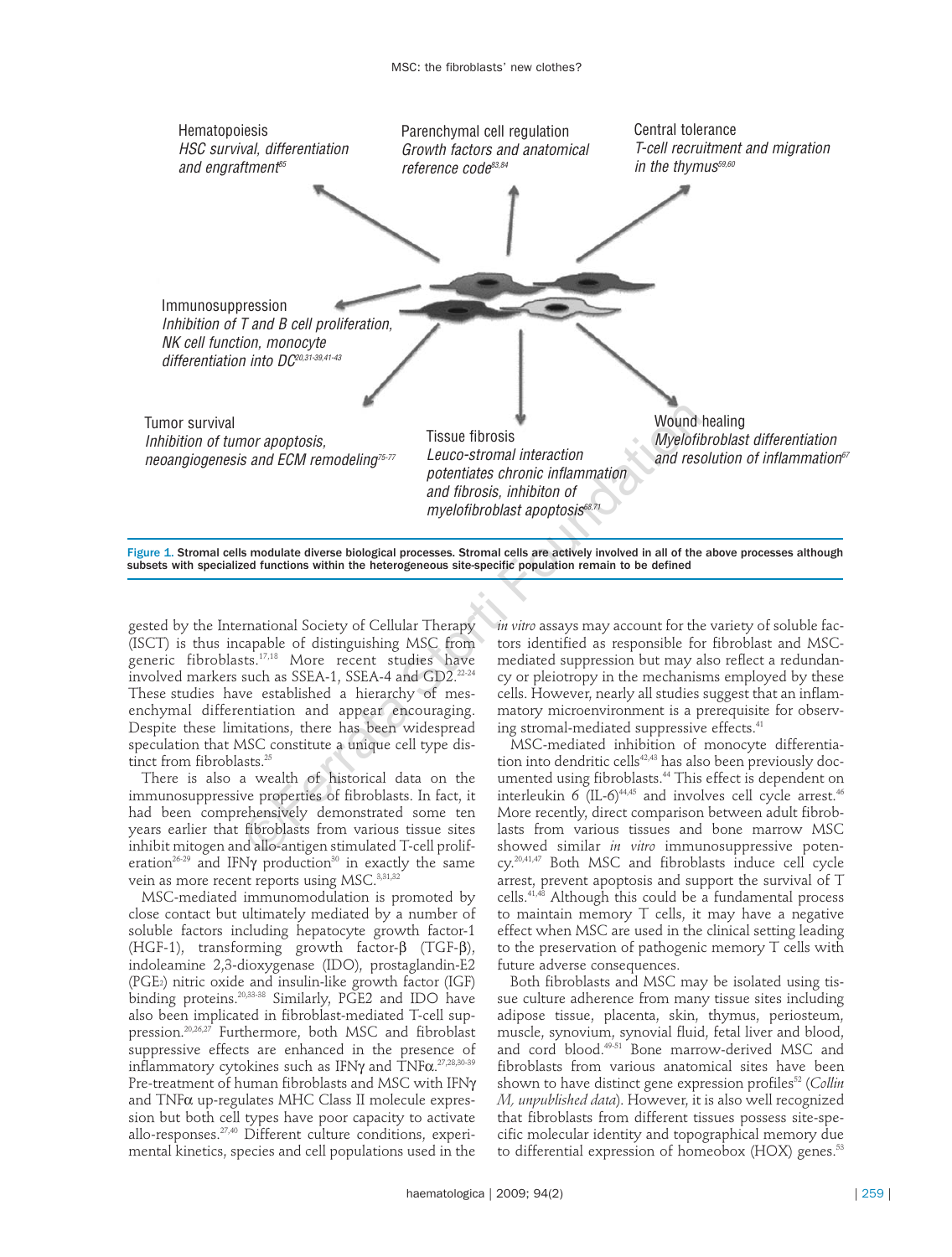Although subtle and interesting niche-specific differences may exist between stromal cells, there is no evidence that these alter the general immunosuppressive and differentiation properties that have been described for these cells.

#### **The naked fibroblast**

Fibroblasts exist in virtually every organ in the human body. They are defined as adherent cells, which are not endothelium, epithelium or hematopoietic in origin, and which have the capacity to synthesize and remodel the extracellular matrix. In addition to their presumed role as scaffolding support, fibroblasts have been directly shown to play roles in regulating self-tolerance, organ development, wound healing, inflammation and fibrosis (Figure 1).54-57

#### *Central and peripheral immunological tolerance*

Fibroblasts have at least two recognized supportive roles in central tolerance. Firstly, thymic fibroblasts support the proliferation of thymic epithelial cells through the release of FGF-1, FGF-7 and FGF-10.58,59 Secondly, they are directly involved in the recruitment of early Tcell precursors<sup>60</sup> and migration of developing  $T$  cells through the thymic medulla and cortex.<sup>59</sup> Furthermore, a recent study has elegantly described a startling role for lymph node stroma in maintaining peripheral tolerance. Antigen presentation by lymph node stromal cells was shown to be functionally similar to medullary thymic epithelial cells leading to active deletion of self-reactive peripheral T cells.61 Marrow stromal cells are crucial for  $B$ -cell development<sup>62,63</sup> and more recent studies have shown that MSC under particular circumstances, can promote the survival of B cells<sup>64</sup> and stimulate B-cell antibody production.<sup>65,66</sup> **all immunological tolerance**<br>
bon tetrachloride-mediated liver fil-<br>
least two recognized opportive<br>
least two recognized supportive<br>
least two recognized supportive after selective macrophage depletic<br>
of thymic epithel

#### *Wound healing and tissue repair*

Tissue injury and wounding are accompanied by changes in the extracellular matrix, mechanical stress and inflammation in the surrounding microenvironment. These changes result in the activation of fibroblasts which express contractile bundles and  $\alpha$ -smooth muscle actin and differentiate into myofibroblasts.

Myofibroblasts participate in wound healing through migration, proliferation and contraction necessary to restore homeostasis in damaged tissue. Return to normal physiology requires resolution of the inflammation  $\alpha$ ccompanying the injury, $57$  a process traditionally thought to occur passively from *the fizzling out* of inflammatory signals. However, current evidence clearly demonstrates the importance of the local stromal network in mediating active inflammatory cell clearance.<sup>67</sup>

### *Tissue fibrosis*

Inappropriate tissue repair and continued insult can result in chronic inflammation and eventually lead to fibrosis. At the cellular level, accumulation and persistence of myofibroblasts during tissue repair and healing has been proposed as a leading cause of fibrosis.<sup>68</sup> This process is associated with the transformation of granula-

#### Table 1. Characteristics of fibroblasts and mesenchymal stem cells.

|                                    | <b>Fibroblast</b>     | <b>MSC</b> |
|------------------------------------|-----------------------|------------|
| Distribution                       | Ubiquitous            |            |
| Phenotype                          | Identical             |            |
| Frequency                          | Common                | Rare in BM |
| Growth potential                   | <b>Identical</b>      |            |
| Transdifferentiation               | *Bone, fat, cartilage |            |
| Immunoregulation <i>(in vitro)</i> | Similar potency       |            |
| Immunosuppressive clinical use     | Untested              | Yes        |

*\*Differentiation capacity of both cell types extends beyond the mesodermal lineage.*

tion tissue into a hypertrophic scar with excessive production of ECM and rarification of the microvasculature. Fibrosis is modulated by a dynamic 'leuco-stromal interaction', a notion supported by the observation that carbon tetrachloride-mediated liver fibrosis is reduced in immunodeficient *rag*<sup>-/-</sup> mice following liver injury<sup>69</sup> and after selective macrophage depletion during advanced liver fibrosis.70 Recently, myofibroblasts in fibrotic tissue have been shown to acquire resistance to Fas-induced apoptosis by T lymphocytes, $71$  a process that normally accompanies tissue repair. In addition, fibrosis-related pathological myofibroblasts promote their own survival by expressing Fas molecules and killing surrounding lymphocytes.7

#### *Tumor survival and metastases*

The protective and facilitative role of stroma in tumor growth was first described by pathologists as *desmoplasia*, a typical feature of many solid tumors.72 Tumor stroma is predominantly comprised of myofibroblasts, often referred to as carcinoma associated fibroblasts (CAF).73 The restrictive role of myofibroblasts in wound healing is taken over by growing tumors. Breast tumors with a *wound-response gene signature* are associated with an increased risk of progression and metastases.<sup>74</sup> Injection of a mixture of CAF or MSC with breast cancer cells into immunocompromised mice showed that both stromal cell types were capable of accelerating cancer growth and invasiveness.<sup>75,76</sup> CAF provide nutritional support by the secretion of growth factors, promoting neoangiogenesis and ECM remodeling to facilitate tumor invasion and metastasis.<sup>77</sup> The distribution of tumor metastases is also not random showing clear organ preferences for the various cancer types for certain *receptive* stromal environments.78 Recently, mutations and loss of heterozygosity in the tumor suppressor gene *TP53* in the stromal compartment adjacent to breast carcinoma was found to be associated with lymph node metastases presenting a compelling case for stroma-facilitated cancer progression.<sup>79</sup> However, other animal studies have reported anti-tumor effects with bone marrow and skin-derived stromal cells and this may be related to the ability of the tumor to recruit and activate different stromal cell functions. 80-82

### *Parenchymal and stem cell regulation*

The functional diversity and positional identity of fibroblasts may act to regulate local parenchymal cells in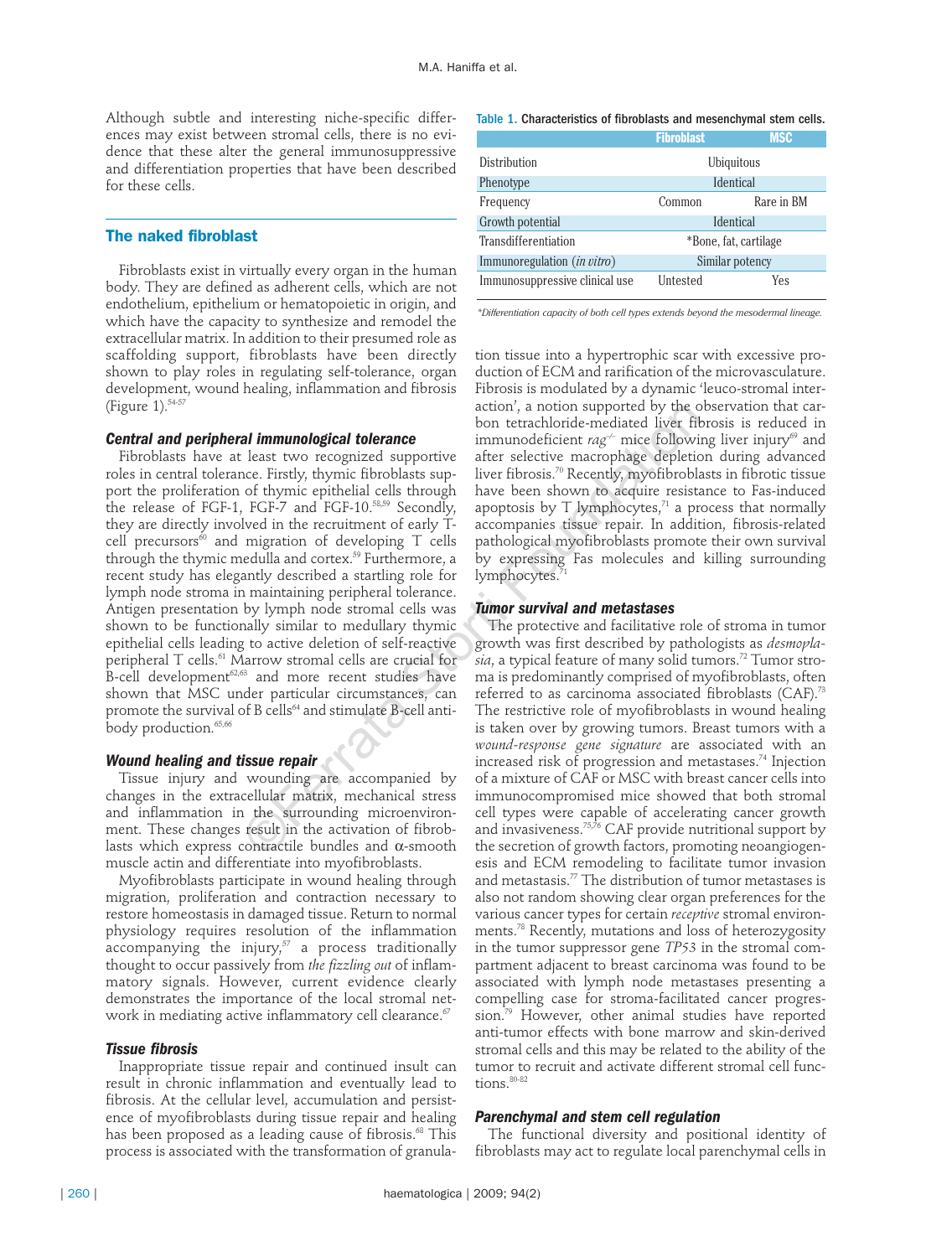several ways. Firstly, fibroblasts could act as a source of growth factors such as fibroblast growth factor (FGF), keratinocyte growth factor (KGF) and leukemia inhibitory factor (LIF) for cell survival; a property that has been exploited in the laboratory with the use of fibroblast feeder layers to expand parenchymal and stem cells.<sup>83</sup> Secondly, fibroblasts may provide a co-ordinate system of positional reference points for site-specific epithelial-mesenchymal interactions critical for the development, differentiation, patterning and renewal of the adjacent epithelia such as in the skin, lung, gastrointestinal, genitourinary systems and the thymus.<sup>84</sup> In addition, stromal cells also provide the appropriate niche for stem cell maintenance and differentiation. One of the best-studied examples of stem cell-niche regulation is the orchestration of HSC survival and differentiation by bone marrow stroma.<sup>85</sup> However, stromal cells are heterogenous with specialized niche functions confined to particular subsets. This was recently demonstrated *in vivo* where only CD146 expressing bone marrow stromal cells were found to be capable of conferring a hematopoietic microenvironment when transplanted to heterotopic sites.<sup>86</sup>

### **Future speculation and conclusion**

The plethora of recent studies on MSC has to some

#### **References**

- 1. Friedenstein AJ, Petrakova KV,<br>Kurolesova AI, Frolova GP. Kurolesova AI, Frolova GP. Heterotopic of bone marrow. Analysis of precursor cells for osteogenic and hematopoietic tissues. Transplantation 1968;6:230-47.
- 2. Pittenger MF, Mackay AM, Beck SC Jaiswal RK, Douglas R, Mosca JD, et al. Multilineage potential of adult human mesenchymal stem cells. Science 1999;284:143-7.
- 3. Tse WT BW, Pendleton JD, D'Andrea A, Guinan EC. Bone marrow derived mesenchymal stem cells suppress T cell activation without inducing allogeneic anergy. Blood 2000;96:241a.
- 4. Chung NG, Jeong DC, Park SJ, Choi BO, Cho B, Kim HK, et al. Cotransplantation of marrow stromal cells may prevent lethal graftversus-host disease in major histocompatibility complex mismatched murine hematopoietic stem cell transplantation. Int J Hematol 2004; 80:370-6.
- 5. Tisato V, Naresh K, Girdlestone J, Navarrete C, Dazzi F. Mesenchymal stem cells of cord blood origin are effective at preventing but not treat-<br>ing graft-versus-host disease. ing graft-versus-host disease. Leukemia 2007;21:1992-9.
- 6. Bartholomew A, Sturgeon C, Siatskas M, Ferrer K, McIntosh K, Patil S, et al. Mesenchymal stem cells suppress lymphocyte proliferation in vitro and prolong skin graft survival in vivo. Exp Hematol 2002;30:42-8.
- 7. Zappia E, Casazza S, Pedemonte E,

Benvenuto F, Bonanni I, Gerdoni E, et al. Mesenchymal stem cells ameliorate experimental autoimmune encephalomyelitis inducing T-cell anergy. Blood 2005;106:1755-61.

- 8. Yanez R, Lamana ML, Garcia-Castro J, Colmenero I, Ramirez M, Bueren JA. Adipose tissue-derived mesenchymal stem cells have in vivo<br>immunosuppressive properties immunosuppressive properties applicable for the control of the graft-versus-host disease. Stem Cells 2006;24:2582-91. Not the peculiared nucleon transformation of the computer and a material store of the computer and conclusion and conclusion and conclusion and conclusion of the capable of sect the complex family of strom and conclusion t
	- 9. Augello A, Tasso R, Negrini SM, Cancedda R, Pennesi G. Cell therapy using allogeneic bone marrow mesenchymal stem cells prevents tissue damage in collagen-induced arthritis. Arthritis Rheum 2007;56:1175-86.
	- 10. Nauta AJ, Westerhuis G, Kruisselbrink AB, Lurvink EG, Willemze R, Fibbe WE. Donorderived mesenchymal stem cells are immunogenic in an allogeneic host and stimulate donor graft rejection in a non-myeloablative setting. Blood 2006;108:2114-20.
	- 11. Tolar J, Nauta AJ, Osborn MJ, Panoskaltsis Mortari A, McElmurry RT, Bell S, et al. Sarcoma derived from cultured mesenchymal stem cells. Stem Cells 2007;25:371-9.
	- 12. Le Blanc K, Rasmusson I, Sundberg B, Götherström C, Hassan M, Uzunel M, et al. Treatment of severe acute graft-versus-host disease with third party haploidentical mesenchymal stem cells. Lancet 2004;363: 1439-41.
	- 13. Ringdén O, Uzunel M, Rasmusson I, Remberger M, Sundberg B, Lönnies

extent recapitulated what had been previously described over ten years ago for fibroblasts. Present definitions of MSC and fibroblasts emphasize generic properties of these cells and fail to distinguish subsets of stromal cells with specialized niche functions. The lack of appropriate markers means we are currently unable to functionally dissect the important differences within the extended fibroblast family. Are there common mesenchymal progenitors throughout the body or are these progenitors specialized and site specific? What is clear is the ubiquitous presence and functional heterogeneity of fibroblasts.

The physiological significance of stromal cell immunoregulation has also been poorly recognized despite the overwhelming evidence for their varied role in maintaining immune equilibrium and in pathology. The consequences of these findings emphasize the need to recognize the common ground between the fields of fibroblast and MSC biology in order to redefine and dissect the complex family of stromal cells.

## **Authorship and Disclosures**

MAH, MPC, CDB and FD equally contributed to writing this review article.

The authors reported no potential conflicts of interest.

H, et al. Mesenchymal stem cells for treatment of therapy-resistant graftversus-host disease. Transplantation 2006;81:1390-7.

- 14. Le Blanc K, Frassoni F, Ball L, Locatelli F, Roelofs H, Lewis I, et al. Mesenchymal stem cells for treatment of steroid-resistant, severe, acute graft-versus-host disease: a phase II study. Developmental Committee of the European Group Marrow Transplantation. Lancet 2008;371: 1579-86.
- 15. Ning H, Yang F, Jiang M, Hu L, Feng K, Zhang J, et al. The correlation between cotransplantation of mesenchymal stem cells and higher recurrence rate in hematologic malignancy patients: outcome of a pilot clinical study. Leukemia 2008;22: 593-9.
- 16. Ball LM, Bernardo ME, Roelofs H, Lankester A, Cometa A, Egeler RM, et al. Cotransplantation of ex vivo expanded mesenchymal stem cells accelerates lymphocyte recovery and may reduce the risk of graft failure in haploidentical hematopoietic stemcell transplantation. Blood 2007;110: 2764-7.
- 17. Horwitz EM, Le Blanc K, Dominici M, Mueller I, Slaper-Cortenbach I, Marini FC, et al. Clarification of the nomenclature for MSC. The International Society for Cellular Therapy position statement. Cytotherapy 2005;7:393-5.
- 18. Dominici M, Le Blanc K, Mueller I, Slaper-Cortenbach I, Marini F, Krause D, et al. Minimal criteria for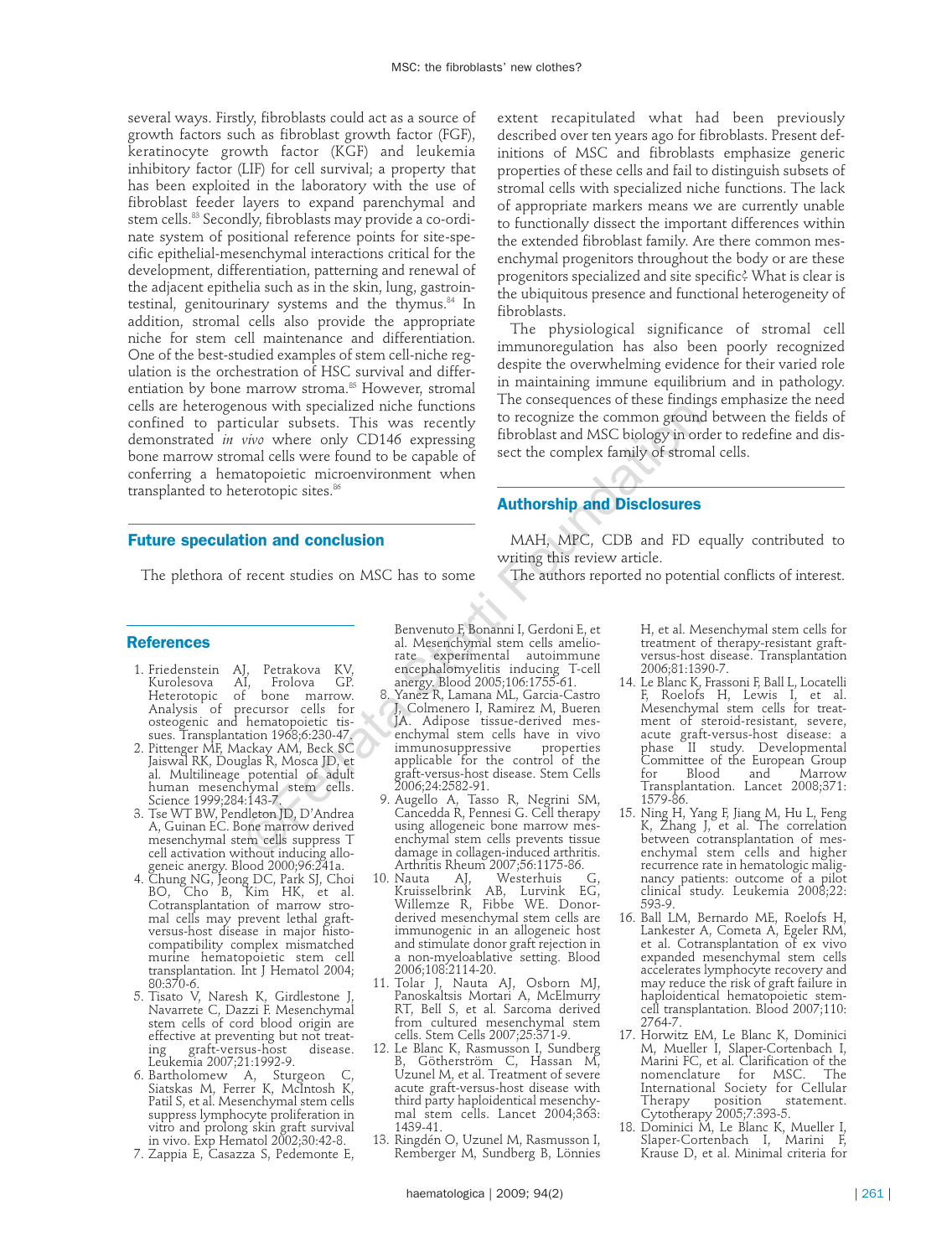defining multipotent mesenchymal stromal cells. The International Society for Cellular Therapy position statement. Cytotherapy 2006;8:315- 7.

- 19. Harris J. Differentiated cells and the maintenance of tissues. In: Alberts B, Bary D, Lewis J, Raff M, Roberts K, Watson JD, editors. Molecular Biology of The Cell. New York: Garland Publishing, Inc.; 1994. p. 1139-93.
- 20. Haniffa MA, Wang XN, Holtick U, Rae M, Isaacs JD, Dickinson AM, et al. Adult human fibroblasts are potent immunoregulatory cells and functionally equivalent to mesenchymal stem cells. J Immunol 2007;179:1595-604.
- 21. Lysy PA, Smets F, Sibille C, Najimi M, Sokal EM. Human skin fibroblasts: From mesodermal to hepatocyte-like differentiation. Hepatology 2007;46:1574-85.
- 22. Anjos-Afonso F, Bonnet D. Nonhematopoietic/endothelial SSEA-1+ cells define the most primitive progenitors in the adult murine bone marrow mesenchymal compartment. Blood 2007;109:1298-306.
- 23. Gang EJ, Bosnakovski D, Figueiredo CA, Visser JW, Perlingeiro RC. SSEA-4 identifies mesenchymal stem cells from bone marrow. Blood 2007;109: 1743-51.
- 24. Martinez C, Hofmann TJ, Marino R, Dominici M, Horwitz EM. Human bone marrow mesenchymal stromal cells express the neural ganglioside GD2: a novel surface marker for the identification of MSCs. Blood 2007; 109:4245-8.
- 25. Horwitz EM, Andreef M, Frassoni F. Mesenchymal Stromal Cells. Biol Blood Marrow Transplant 2007; 13S1:53-7.
- 26. Korn JH. Modulation of lymphocyte mitogen responses by cocultured fibroblasts. Cell Immunol 1981;63: 374-84.
- 27. Shimabukuro Y, Murakami S, Okada H. Interferon-γ-dependent immunosuppressive effects of human gingival fibroblasts. Immunology 1992; 76:344-7.
- 28. Donnelly JJ, Xi MS, Rockey JH. A soluble product of human corneal fibroblasts inhibits lymphocyte activation. Enhancement by interferongamma. Exp Eye Res 1993;56:157- 65.
- 29. Sarkhosh K, Tredget EE, Li Y, Kilani RT, Uludag H, Ghahary A. Proliferation of peripheral blood mononuclear cells is suppressed by the indoleamine 2,3-dioxygenase expression of interferon-γ-treated skin cells in a co-culture system. Wound Repair Regen 2003;11:337- 45.
- 30. Le JM, Vilcek J. Accessory function of human fibroblasts in mitogenstimulated interferon-γ production by T lymphocytes. Inhibition by interleukin 1 and tumor necrosis factor. J Immunol 1987;139:3330-7.
- 31. Klyushnenkova EN, McIntosh KR. Human mesenchymal stem cells suppress allogeneic T cell responses in vitro: Implications for allogeneic transplantation. Blood 1998;92:642a.
- 32. Krampera M, Glennie S, Dyson J, Scott D, Laylor R, Simpson E, et al. Bone marrow mesenchymal stem cells inhibit the response of naive and memory antigen-specific T cells to their cognate peptide. Blood 2003; 101:3722-9.
- 33. Di Nicola M, Carlo-Stella C, Magni M, Milanesi M, Longoni PD, Matteucci P, et al. Human bone marrow stromal cells suppress T-lymphocyte proliferation induced by cellular or nonspecific mitogenic stimuli. Blood 2002;99:3838-43.
- 34. Meisel R, Zibert A, Laryea M, Gobel U, Daubener W, Dilloo D. Human bone marrow stromal cells inhibit allogeneic T-cell responses by indoleamine 2,3-dioxygenase-mediated tryptophan degradation. Blood 2004;103:4619-21.
- 35. Glennie S, Soeiro I, Dyson PJ, Lam EW, Dazzi F. Bone marrow mesenchymal stem cells induce division arrest anergy of activated T cells. Blood 2005;105:2821-7.
- 36. Aggarwal S, Pittenger MF. Human mesenchymal stem cells modulate allogeneic immune cell responses. Blood 2005;105:1815-22.
- 37. Sato K, Ozaki K, Oh I, Meguro A, Hatanaka K, Nagai T, et al. Nitric oxide plays a critical role in suppression of T-cell proliferation by mesenchymal stem cells. Blood 2007; 109:228-34.
- 38. Gieseke F, Schütt B, Viebahn S, Koscielniak E, Friedrich W, Handgretinger R, et al. Human multipotent mesenchymal stromal cells inhibit proliferation of PBMCs independently of IFNγR1 signaling and IDO expression. Blood 2007;110: 2197-200. ©Ferrata Storti Foundation
	- 39. Krampera M, Cosmi L, Angeli R, Pasini A, Liotta F, Andreini A, et al.<br>Role > for }interferon-γ in the immunomodulatory activity of human bone marrow mesenchymal stem cells. Stem Cells 2006;24:386- 98.
	- 40. Le Blanc K, Tammik C, Rosendahl K, Zetterberg E, Ringden O. HLA expression and immunologic properties of differentiated and undifferentiated mesenchymal stem cells. Exp Hematol 2003;31:890-6.
	- 41. Jones S, Horwood N, Cope A, Dazzi F. The antiproliferative effect of mesenchymal stem cells is a fundamental property shared by all stromal cells. J Immunol 2007;179:2824-31.
	- 42. Jiang XX, Zhang Y, Liu B, Zhang SX, Wu Y, Yu XD, et al. Human mesenchymal stem cells inhibit differentiation and function of monocytederived dendritic cells. Blood 2005; 105:4120-6.
	- 43. Nauta AJ, Kruisselbrink AB, Lurvink E, Willemze R, Fibbe WE. Mesenchymal stem cells inhibit generation and function of both CD34+-derived and monocyte-derived dendritic cells. J Immunol 2006;177: 2080-7.
	- 44. Chomarat P, Banchereau J, Davoust J, Palucka AK. IL-6 switches the differentiation of monocytes from dendritic cells to macrophages. Nat Immunol 2000;1:510-4.
	- 45. Djouad F, Charbonnier LM, Bouffi C, Louis-Plence P, Bony C, Apparailly F,

et al. Mesenchymal stem cells inhibit the differentiation of dendritic cells through an interleukin-6-dependent mechanism. Stem Cells 2007;25: 2025-32.

- 46. Ramasamy R, Fazekasova H, Lam EW, Soeiro I, Lombardi G, Dazzi F. Mesenchymal stem cells inhibit dendritic cell differentiation and function by preventing entry into the cell cycle. Transplantation 2007;83:71-6.
- 47. Bocelli-Tyndall C, Barbero A, Candrian C, Ceredig R, Tyndall A, Martin I. Human articular chondrocytes suppress in vitro proliferation of anti-CD3 activated peripheral blood mononuclear cells. J Cell Physiol 2006;209:732-34.
- 48. Filer A, Parsonage G, Smith E, Osborne C, Thomas AM, Curnow SJ, et al. Differential survival of leukocyte subsets mediated by synovial, bone marrow, and skin fibroblasts: site-specific versus activationdependent survival of T cells and neutrophils. Arthritis Rheum 2006; 54:2096-108.<br>49. da Silva Meirelles L, Chagastelles PC,
	- Nardi NB. Mesenchymal stem cells reside in virtually all post-natal organs and tissues. J Cell Sci 2006; 119:2204-13.
- 50. Bieback K, Kluter H. Mesenchymal stromal cells from umbilical cord blood. Curr Stem Cell Res Ther 2007;2:310-23.
- 51. He Q, Wan C, Li G. Concise review: multipotent mesenchymal stromal cells in blood. Stem Cells 2007;25:69- 77.
- 52. Ishii M, Koike C, Igarashi A, Yamanaka K, Pan H, Higashi Y, et al. Molecular markers distinguish bone marrow mesenchymal stem cells from fibroblasts. Biochem Biophys Res Commun 2005;332:297-303.
- 53. Chang HY, Chi JT, Dudoit S, Bondre C, van de Rijn M, Botstein D, et al. Diversity, topographic differentiation, and positional memory in human fibroblasts. Proc Natl Acad Sci USA 2002;99:12877-82.
- 54. Fries KM, Blieden T, Looney RJ, Sempowski GD, Silvera MR, Willis RA, et al. Evidence of fibroblast heterogeneity and the role of fibroblast subpopulations in fibrosis. Clin Immunol Immunopathol 1994;72: 283-92.
- 55. Mebius RE. Organogenesis of lymphoid tissues. Nat Rev Immunol 2003;3:292-303.
- 56. Parsonage G, Filer AD, Haworth O, Nash GB, Rainger GE, Salmon M, et al. A stromal address code defined by fibroblasts. Trends Immunol 2005;26:150-6.
- 57. Serhan CN, Brain SD, Buckley CD Gilroy DW, Haslett C, O'Neill LA, et al. Resolution of inflammation: state of the art, definitions and terms. Faseb J 2007;21:325-32.
- 58. Jenkinson WE, Jenkinson EJ, Jenkinson WE, Jenkinson EJ,<br>Anderson G. Differential requirement for mesenchyme in the proliferation and maturation of thymic epithelial progenitors. J Exp Med 2003;198:325-32.
- 59. Gray DH, Tull D, Ueno T, Seach N, Classon BJ, Chidgey A, et al. A unique thymic fibroblast population